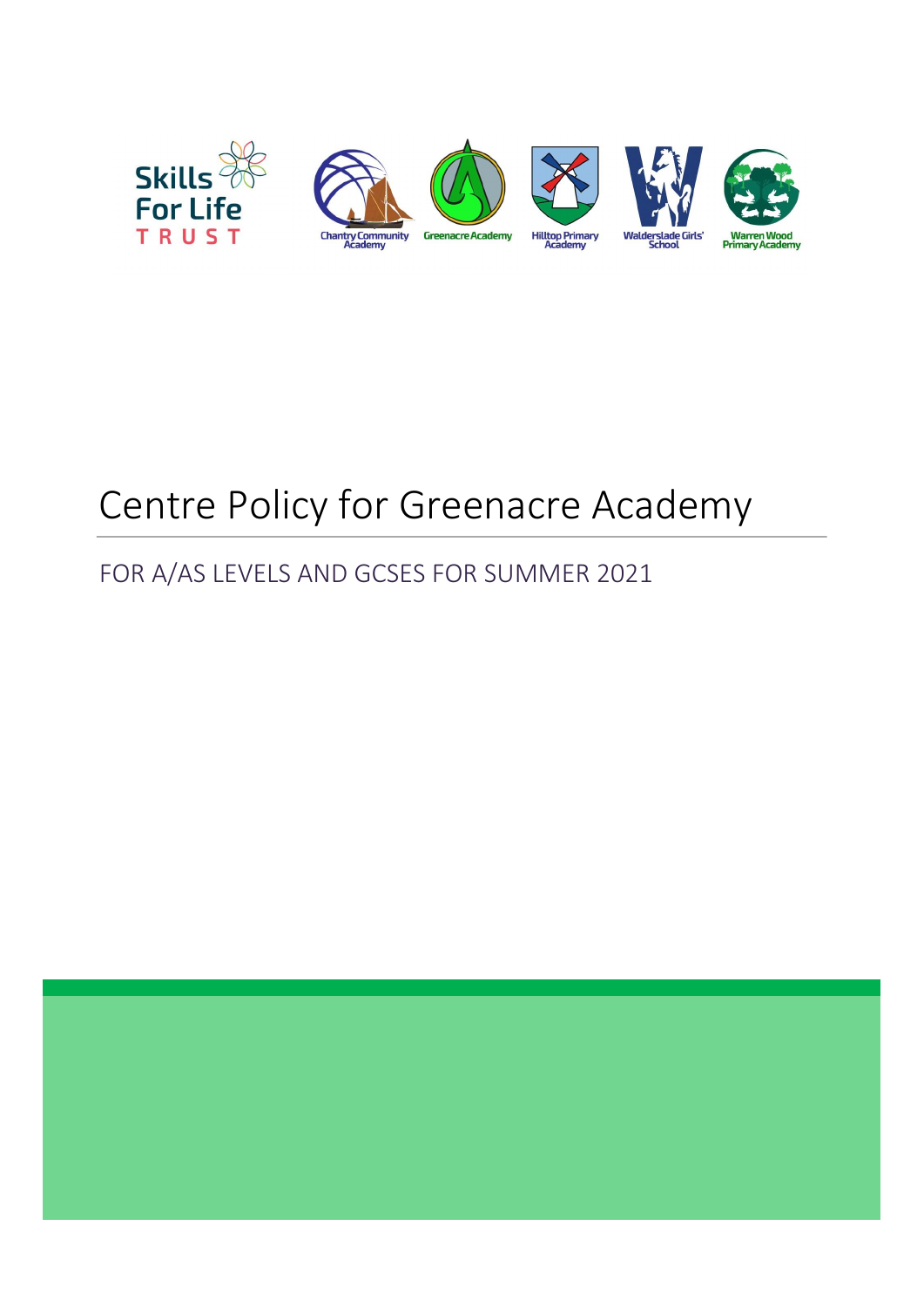

# Centre Policy for determining teacher assessed grades – summer 2021: Greenacre Academy

# **Statement of intent**

Greenacre Academy has created this centre policy to:

- Ensure that teacher assessed grades are determined fairly, consistently, free from bias and effectively within and across departments.
- Ensure the operation of effective processes which have clear guidelines and support for all staff involved with the process of determining assessed grades in Summer 2021.
- Ensure all staff that are involved in the process clearly understand their roles and responsibilities
- Support teachers to take evidence-based decisions in line with JCQ's guidance.
- Take into consideration historical centre data within the process, and the appropriate decision making in respect of the teacher assessed grades.
- Support a high standard of internal quality assurance processes in the allocation of teacher assessed grades.
- Support our centre in meeting its obligations in relation to equality legislation.
- Ensure our centre meets all requirements set out by the Department of Education, Ofqual, JCQ and awarding organisations for the Summer 2021 qualifications.
- Ensure the process for communicating to candidates and their parents/carers how they will be assessed is clear, in order to provide confidence.

# **Roles and responsibilities**

#### **Head of Centre**

Our Head of Centre, Shelly Bridger, will:

- Be responsible for ensuring our Trust Board approve our policy for determining teacher assessed grades.
- Have overall responsibility for the school as an examinations centre and will ensure that clear roles and responsibilities of all staff are defined.
- Confirm that teacher assessed grade decisions represent the academic judgement made by teachers and that the checks in place ensure these align with the guidance on standards provided by awarding organisations.
- Ensure a robust internal quality assurance process has been produced and signed-off in advance of results being submitted.

#### **Senior Leadership Team and Heads of Department**

Our Senior Leadership Team and Heads of Departments will:

- provide training and support to our other staff.
- support the Head of Centre in the quality assurance of the final teacher assessed grades.
- ensure an effective approach within and across departments and authenticating the preliminary outcome from single teacher subjects.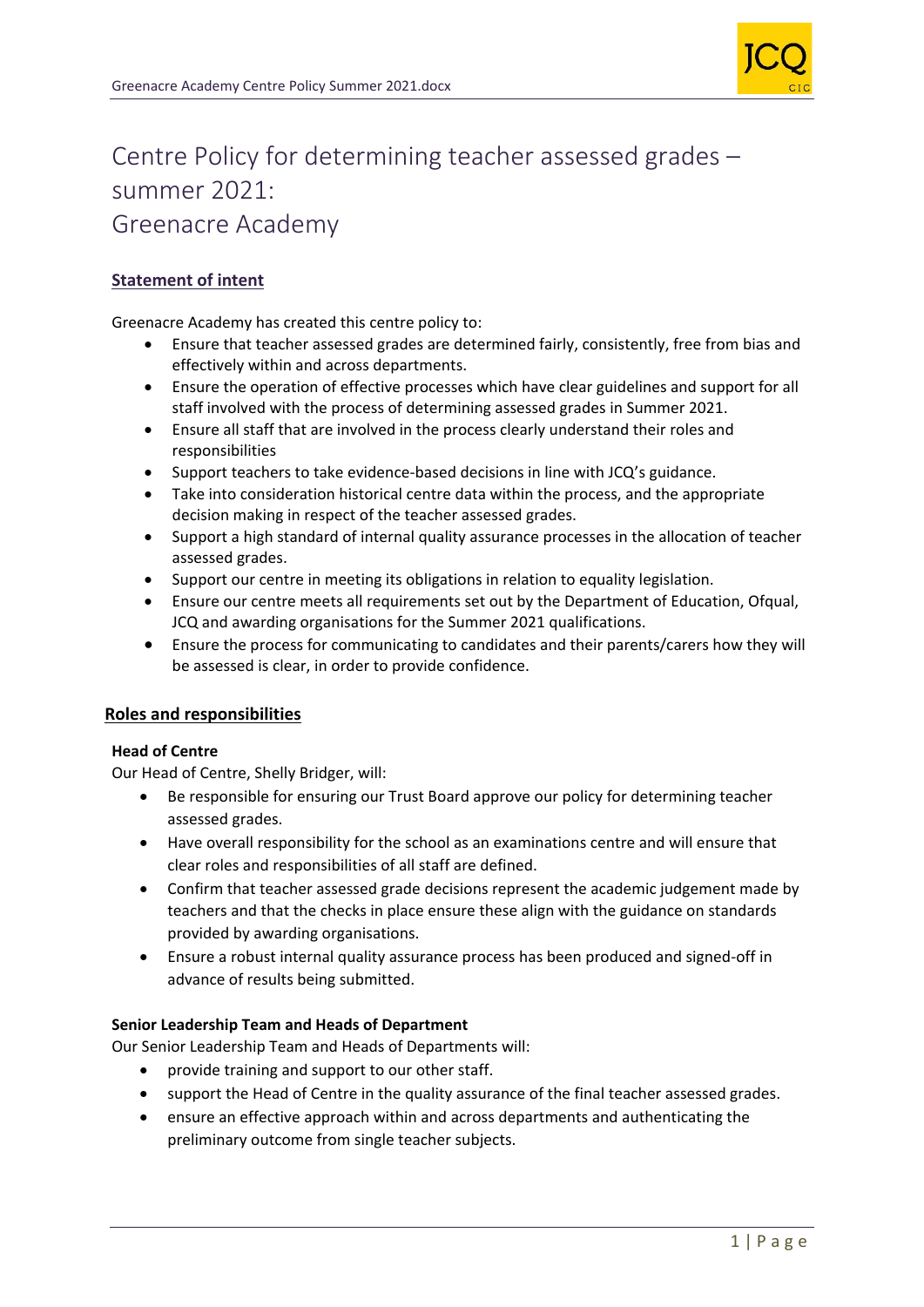

- be responsible for ensuring staff have a clear understanding of the internal and external quality assurance processes and their role within it.
- ensure that all teachers within their department make consistent judgements about student evidence in deriving a grade.
- ensure all staff conduct assessments under the appropriate levels of control with reference to guidance provided by the Joint Council for Qualifications.
- ensure teachers have the information required to make accurate and fair judgments.
- ensure that a Head of Department Checklist is completed for each qualification that they are submitting.
- ensure evidence is collated and stored centrally within a locked environment once TAGs have been entered to allow for access for external moderation and/or appeals.

#### **Teachers/ Specialist Teachers / SENCo**

Our teachers, specialist teachers and SENCo will:

- ensure they conduct assessments under our centre's appropriate levels of control and have sufficient evidence, in line with this Centre Policy and guidance from the Joint Council for Qualifications, to provide teacher assessed grades for each student they have entered for a qualification.
- ensure that the teacher assessed grade they assign to each student is a fair, valid and reliable reflection of the assessed evidence available for each student.
- make judgements based on what each student has been taught and what they have been assessed on, as outlined in the section on grading in the main JCQ guidance**.**
- produce an Assessment Record for each subject cohort, that includes the nature of the assessment evidence being used, the level of control for assessments considered, and any other evidence that explains the determination of the final teacher assessed grades. Any necessary variations for individual students will also be recorded.
- provide evidence bundles to Heads of Department (HoD)/Heads of Faculty (HoF) which will be stored centrally in order to be able to be retrieved if there is a need to justify their decisions.

#### **Examinations Officer**

Our Examinations Officer will:

• be responsible for the administration of our final teacher assessed grades and for managing the post-results services.

# **Training, support and guidance**

This section of our Centre Policy outlines the training, support and guidance that our centre will provide to those determining teacher assessed grades this year.

- Teachers involved in determining grades in our centre will attend any centre-based training to help achieve consistency and fairness to all students.
- Teachers will engage fully with all training and support that has been provided by the JCQ and the awarding organisations.

For Newly Qualified Teachers and teachers less familiar with assessment: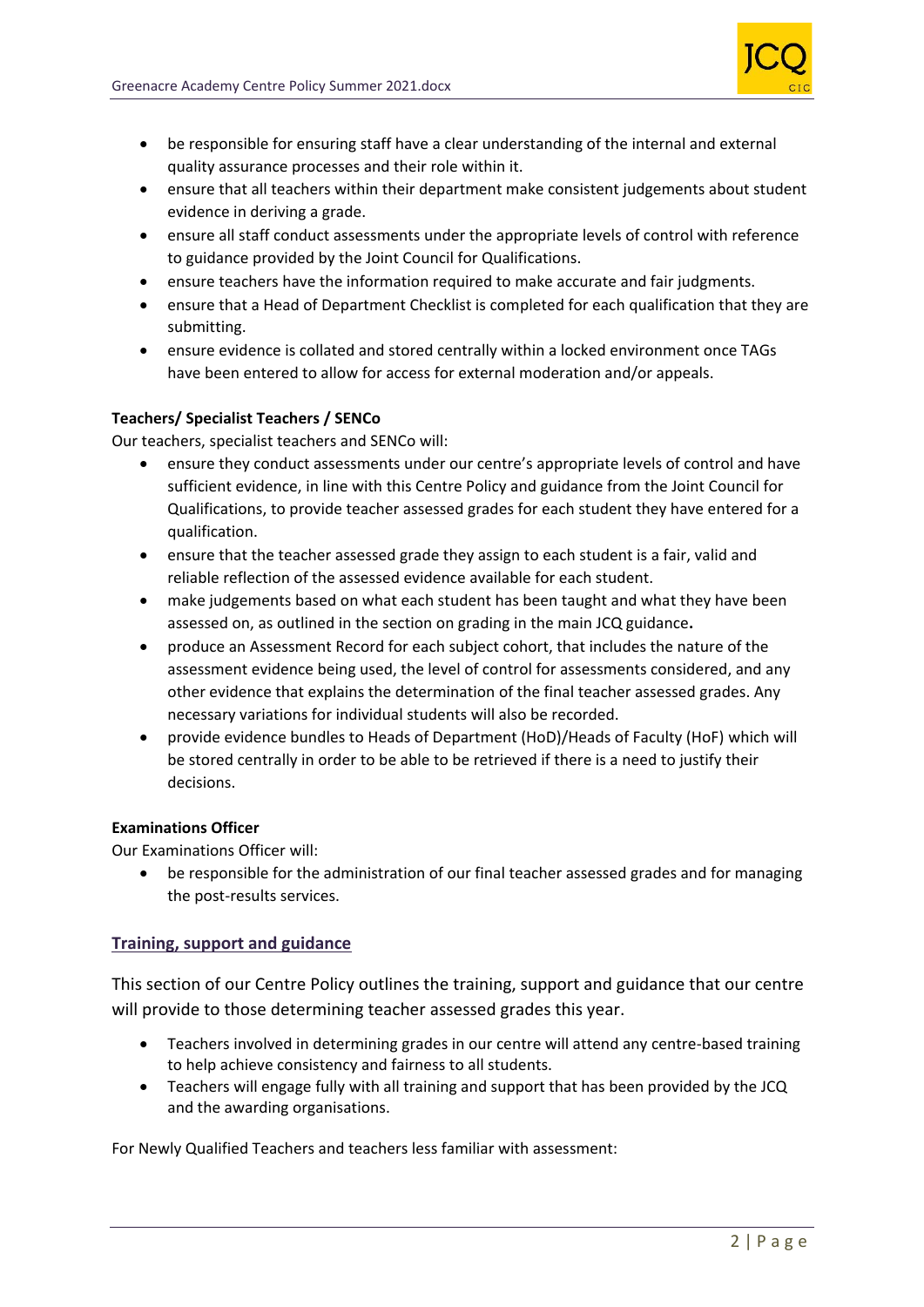

- We will provide mentoring from experienced teachers to NQTs and teachers less familiar with assessment.
- We will put in place additional internal reviews of teacher assessed grades for NQTs and other teachers as appropriate.

### **Use of appropriate evidence**

This section of our Centre Policy indicates how our centre will give due regard to the section in the JCQ guidance entitled: *Guidance on grading for teachers*.

Use of evidence:

- Teachers making judgements will have regard to the Ofqual Head of Centre guidance on recommended evidence, and further guidance provided by awarding organisations.
- HoF/HoD will need to decide on the evidence being used for the cohort based upon advice from AO and this will be discussed with the Senior Leader in line management meetings.
- All candidate evidence used to determine teacher assessed grades, and associated documentation, will be retained and made available for the purposes of external quality assurance and appeals in a secure area within the school.
- The majority of evidence being gathered in 2021 will be under medium control levels as due to COVID restrictions assessments will take place in classrooms under exam conditions.
- Where appropriate we will be using student work produced in response to assessment materials provided by our awarding organisations, including groups of questions, past papers or similar materials such as practice or sample papers.
- We will, where appropriate, use non-exam assessment work (often referred to as coursework), even if this has not been fully completed.
- Where appropriate we will use student work produced in centre-devised tasks that reflect the specification, that follow the same format as awarding organisation materials, and have been marked in a way that reflects awarding organisation mark schemes.
- Where appropriate we will use substantial class or homework (including work that took place during remote learning).
- Where appropriate we will use internal tests taken by pupils.
- Where appropriate we will use mock exams taken over the course of study.
- Where appropriate we will use records of a student's capability and performance over the course of study in performance-based subjects such as music, drama and PE.

Where additional Assessment Materials (AAM) released by Awarding Organisations are used:

- Where appropriate we will use AAM to give students the opportunity to show what they know, understand or can do in an area of content that has been taught but not yet assessed.
- Where appropriate we will use AAM to give students an opportunity to show improvement, for example, to validate or replace an existing piece of evidence.
- Where appropriate we will use AAM to support consistency of judgement between teachers or classes by giving everyone the same task to complete.
- Where appropriate we will combine and/or remove elements of questions where, for example, a multi-part question includes a part which focuses on an element of the specification that hasn't been taught.

Our centre will ensure the appropriateness of evidence and the balance of evidence in arriving at grades in the following ways:

• We will consider the level of control under which an assessment was completed, for example, whether the evidence was produced under high control or under supervision or at home.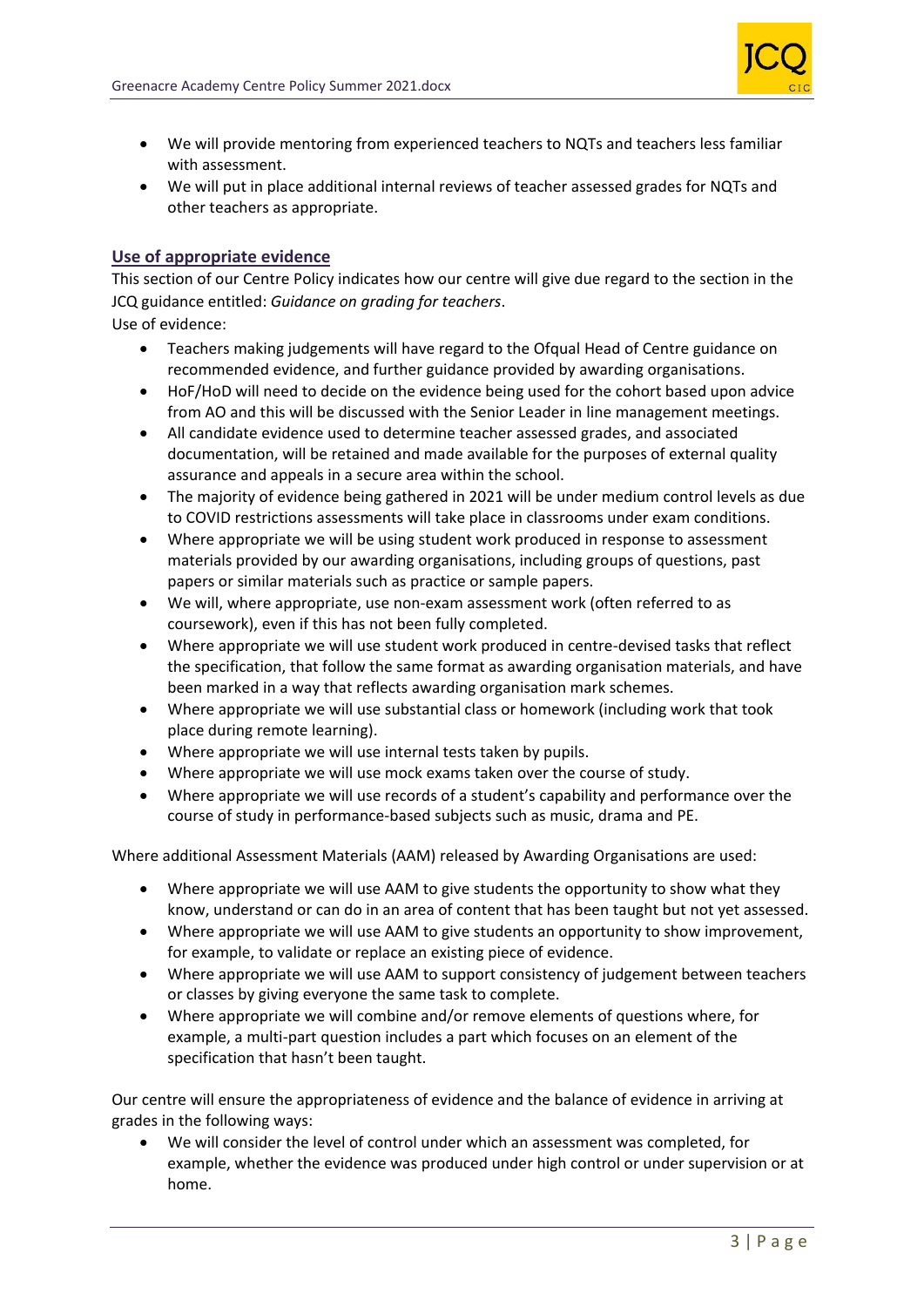

- We will ensure that we are able to authenticate the work as the student's own, especially where that work was not completed within the school or college.
- We will consider the limitations of assessing a student's performance when using assessments that have been completed more than once, or drafted and redrafted, where this is not a skill being assessed.
- We will consider the specification and assessment objective coverage of the assessment.
- We will consider the depth and breadth of knowledge, understanding and skills assessed, especially higher order skills within individual assessments.

#### **Determining teacher assessed grades**

Our centre's approach to awarding teacher assessed grades based on evidence is set out below:

- Our teachers will determine grades based on evidence which is commensurate with the standard at which a student is performing, i.e. their demonstrated knowledge, understanding and skills across the content of the course they have been taught.
- Consistent evidence will be collected for students from a range of sources, where appropriate and be used to determine Teacher Assessed grades.
- Marking and grading exemplifications from Awarding Organisations will be used to support determining teacher assessed grades.
- Internal moderation within departments and external moderation with our sister school, Walderslade Girls School where similar subjects are taught, will ensure consistency in marking across the cohort.
- Our teachers will record how the evidence was used to arrive at a fair and objective grade, which is free from bias.
- Our teachers will produce an Assessment Record for each subject cohort and will share this with their Head of Department. Any necessary variations for individual students will also be shared.

#### **Internal quality assurance**

This section of our Centre Policy outlines the approach our centre will take to ensure internal standardisation of teacher assessed grades, to ensure consistency, fairness and objectivity of decisions allowing for Head of Centre confidence in their declaration when teacher assessed grades are submitted to awarding organisations.

- We will ensure that training is provided for staff involved in the TAG process from a Senior Leadership Level, explaining the importance of the Centre Policy and following the guidelines consistently within and across departments.
- We will ensure that all teachers involved in deriving teacher assessed grades read and understand this Centre Policy document by completing an electronic sign off to show understanding after whole staff training has been provided.
- Whole staff training and timelines provided by Senior Leaders will indicate when internal and external moderation (with the sister school) will take place and the procedure to be used.
- Standardised moderation forms will be used by staff after randomly selecting students work from varying grade boundaries to log whether work is being marked and graded following guidance provided by AO.
- HoF/HoD will provide in department training to explain how evidence for their subject will be moderated and which guidance/marking exemplars will be used.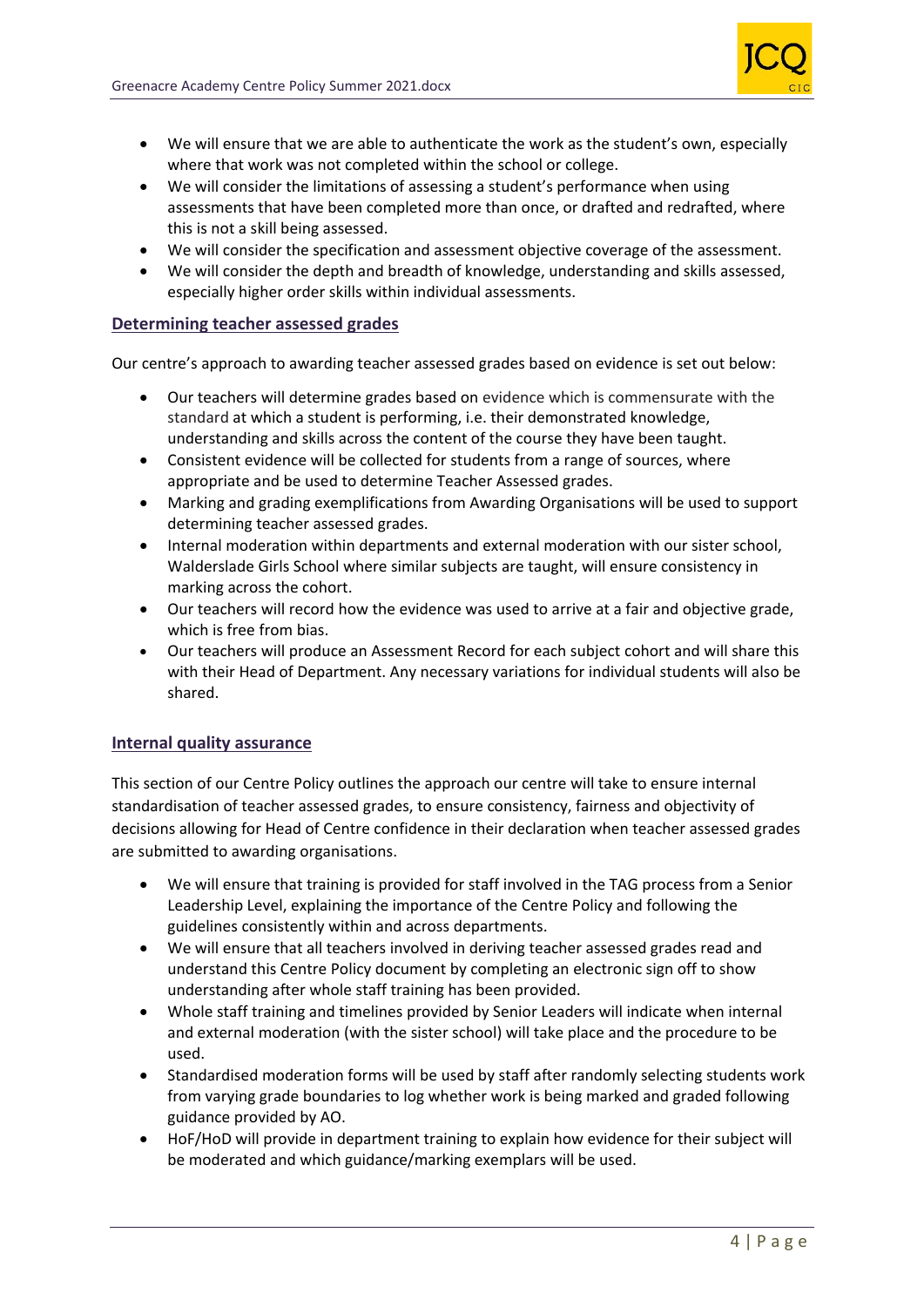

- In subjects where there is more than one teacher and/or class in the department, we will ensure that our centre carries out an internal standardisation process.
- We will ensure that all teachers are provided with training and support to ensure they take a consistent approach to:
	- o Arriving at teacher assessed grades
	- o Marking of evidence
	- o Reaching a holistic grading decision
	- o Applying the use of grading support and documentation
- We will conduct internal standardisation across all grades.
- We will ensure that the Assessment Record will form the basis of internal standardisation and discussions across teachers to agree the awarding of teacher assessed grades.
- Where necessary, we will review and reflect on individual grading decisions to ensure alignment with the standards as outlined by our Awarding Organisations.
- Where appropriate, we will amend individual grade decisions to ensure alignment with the standards as outlined by our Awarding Organisations.
- Where there is only one teacher involved in marking assessments and determining grades, then the output of this activity will be reviewed by an appropriate member of staff within the centre:
	- o Working with our Sister school within the Trust, Walderslade Girls School, this will enable external moderation.
	- $\circ$  We will additionally ensure that Senior Leadership line managers review where necessary.
	- $\circ$  If it is a BTEC subject, our BTEC assessment and verification lead within the school, Robert Ellerington, will review where necessary.
- In respect of equality legislation, we will consider the range of evidence for students of different protected characteristics that are included in our internal standardisation.

# **Comparison of teacher assessed grades to results for previous cohorts**

This section gives details of our internal process to ensure a comparison of teacher assessed grades at qualification level to results for previous cohorts in our centre taking the same qualification.

- The data manager, Thomas Heyes, will compile information on the grades awarded to our students in past June series in which exams took place (e.g. 2017 - 2019).
- We will consider the size of our cohort from year to year.
- We will consider the stability of our centre's overall grade outcomes from year to year.
- We will consider both subject and centre level variation in our outcomes during the internal quality assurance process.
- HoF/HoD in conjunction with their Senior Leadership Team (SLT) line managers will prepare a succinct narrative on the outcomes of the review against historic data, in the event of significant divergence from the qualifications-levels profiles attained in previous examined years, which address the reasons for this divergence. This commentary will be available for subsequent review during the QA process.

This section gives details of the approach our centre will follow if our initial teacher assessed grades for a qualification are viewed as overly lenient or harsh compared to results in previous years.

We will compile historical data giving appropriate regard to potential mixtures of  $A^*$ -G and 9-1 grades in GCSEs. Where required, we will use the Ofqual guidance to convert legacy grades into the new 9 to 1 scale.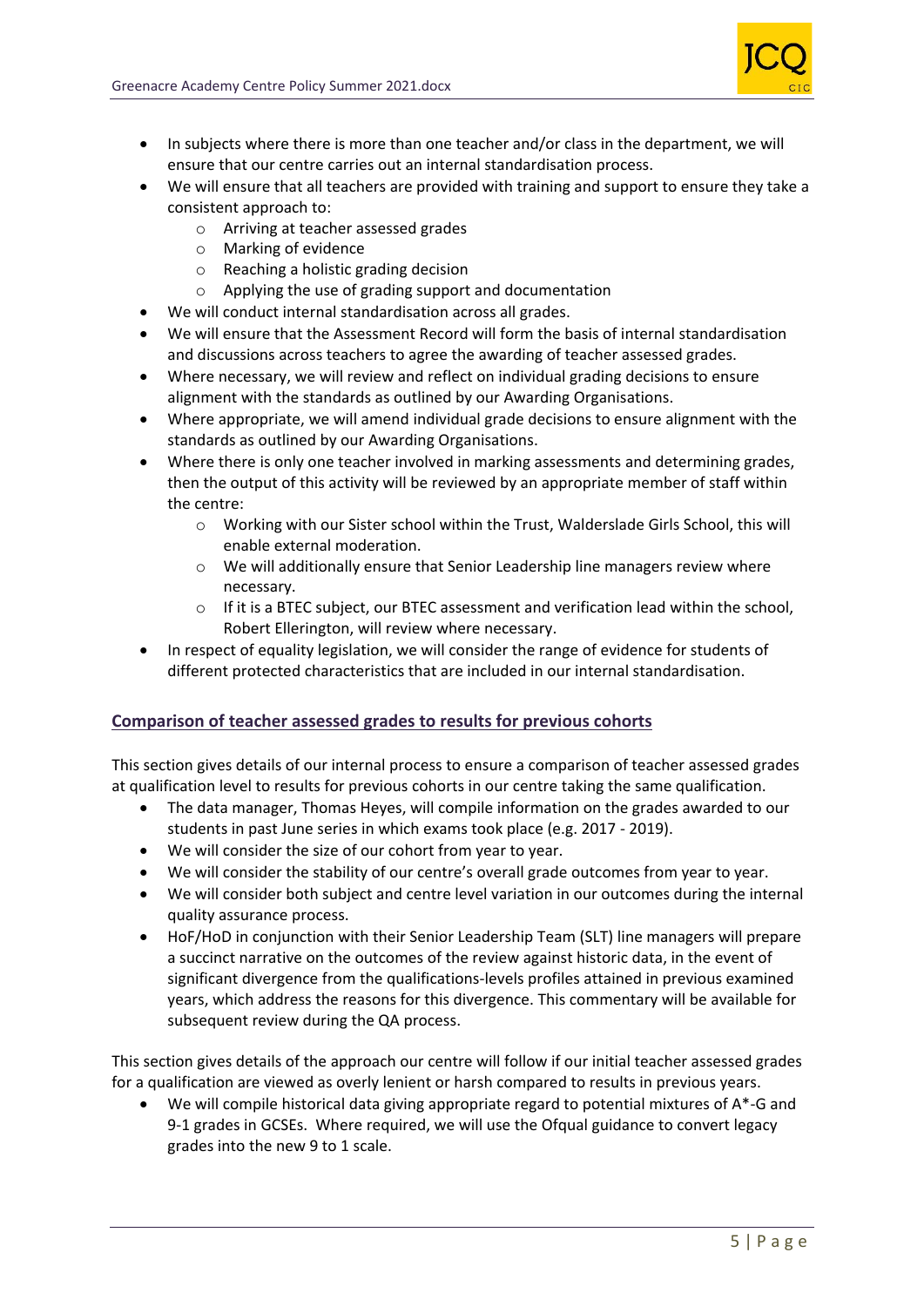

- We will bring together other data sources, such as KS2 baseline data and National statistics for Boys, that will help to quality assure the grades we intend to award in 2021.
- We will omit subjects that we no longer offer from the historical data, such as GCSE Media and GCSE Religious Studies.
- We will take into account changes in our cohort that need to be reflected in our comparisons, such as entry points with KS2 data.

# **Access Arrangements and Special Considerations**

This section of our Centre Policy outlines the approach our centre will take to provide students with appropriate access arrangements and take into account mitigating circumstances in particular instances.

- The SENCo will ensure that access arrangement requirements or reasonable adjustments for identified students are shared in advance of assessments with all staff so that every effort can be made to ensure these arrangements are in place when assessments are taking place.
- If an assessment has taken place without an agreed reasonable adjustment or access arrangement, we may remove that assessment from the basket of evidence and seek to find alternative evidence if appropriate, this will be logged in individual student evidence sheets and Variation forms.
- Where illness or other personal circumstances might have affected performance in assessments used in determining a student's standard of performance, we will take account of this when making judgements on their overall performance.
- We will record, as part of the Assessment Record, how we have incorporated any necessary variations to take account of the impact of illness or personal circumstances on the performance of individual students in assessments.
- To ensure consistency in the application of Special Consideration, we will ensure all teachers have read and understood the document:  $JCQ - A$  guide to the special consideration [process, with effect from 1 September 2020](https://www.jcq.org.uk/wp-content/uploads/2020/08/A-guide-to-the-spec-con-process-202021-Website-version.pdf)

#### **Addressing disruption/differential lost learning (DLL)**

- Teacher assessed grades will be determined based on evidence of the content that has been taught and assessed for each student.
- This will include looking at sets and tier entries and how content taught may differ dependant on their curriculum journey.

#### **Objectivity**

This section of our Centre Policy outlines the arrangements in place to ensure objectivity of decisions and gives a summary of the arrangements in place within our centre. Staff will fulfil their duties and responsibilities in relation to relevant to relevant equality and disability legislation.

Senior Leaders, Heads of Department and the Centre will consider:

- sources of unfairness and bias (situations/contexts, difficulty, presentation and format, language, conditions for assessment, marker preconceptions);
- how to minimise bias in questions and marking and hidden forms of bias; and
- bias in teacher assessed grades.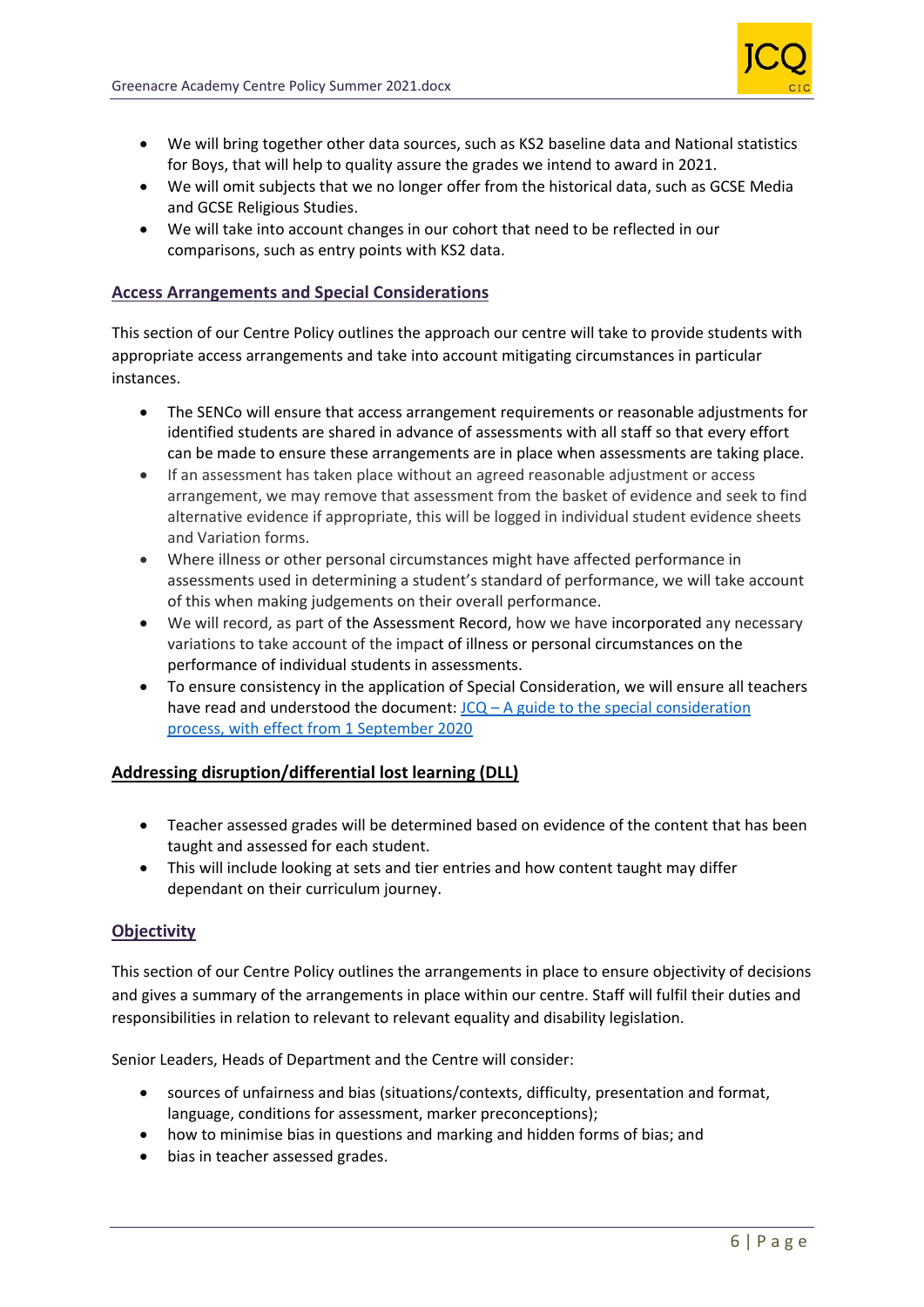

To ensure objectivity, all staff involved in determining teacher assessed grades will be made aware that:

- unconscious bias can skew judgements;
- the evidence presented should be valued for its own merit as an indication of performance and attainment;
- teacher assessed grades should not be influenced by candidates' positive or challenging personal circumstances, character, behaviour, appearance, socio-economic background, or protected characteristics;
- unconscious bias is more likely to occur when quick opinions are formed;
- our internal standardisation process will help to ensure that there are different perspectives to the quality assurance process.

#### **Recording decisions and retention of evidence and data**

This section of our Centre Policy outlines our arrangements to recording decisions and to retaining evidence and data.

- We will ensure that teachers and Heads of Departments maintain records that show how the teacher assessed grades process operated, including the rationale for decisions in relation to individual marks/grades in line with our GDPR and retention record policies.
- Individual student record sheets will be kept with the bundle of evidence for each student from each department, detailing which evidence has been collated, the individual grades for work, the final TAG and may be counter signed by a member of SLT if selected for final moderation and quality assurance checks.
- We will ensure that evidence is maintained across a variety of tasks to develop a holistic view of each student's demonstrated knowledge, understanding and skills in the areas of content taught.
- We will put in place recording requirements for the various stages of the process to ensure the accurate and secure retention of the evidence used to make decisions. This includes:
- o Department Summary sheet showing the evidence being used for the cohort and control levels as well as logging dates for training.
- $\circ$  Moderation forms to be completed to show quality assurance checks on TAGs being determined
- $\circ$  Individual Variation forms to demonstrate where students have required different evidence or need additional considerations to be put into place
- o Individual Student evidence records detailing evidence collated in their evidence bundle and TAG determined, these will be inside the individual student subject evidence folders.
- We will ensure that the grades accurately reflect the evidence submitted.
- We will ensure that evidence is retained electronically or on paper in a secure centre-based area that can be readily shared with our Awarding Organisations.

#### **Authenticating Evidence**

This section of our Centre Policy details the mechanisms in place to ensure that teachers are confident in the authenticity of evidence, and the process for dealing with cases where evidence is not thought to be authentic.

• Robust mechanisms, which will include student self-declarations, will be in place to ensure that teachers are confident that work used as evidence is the students' own and that no inappropriate levels of support have been given to students to complete it, either within the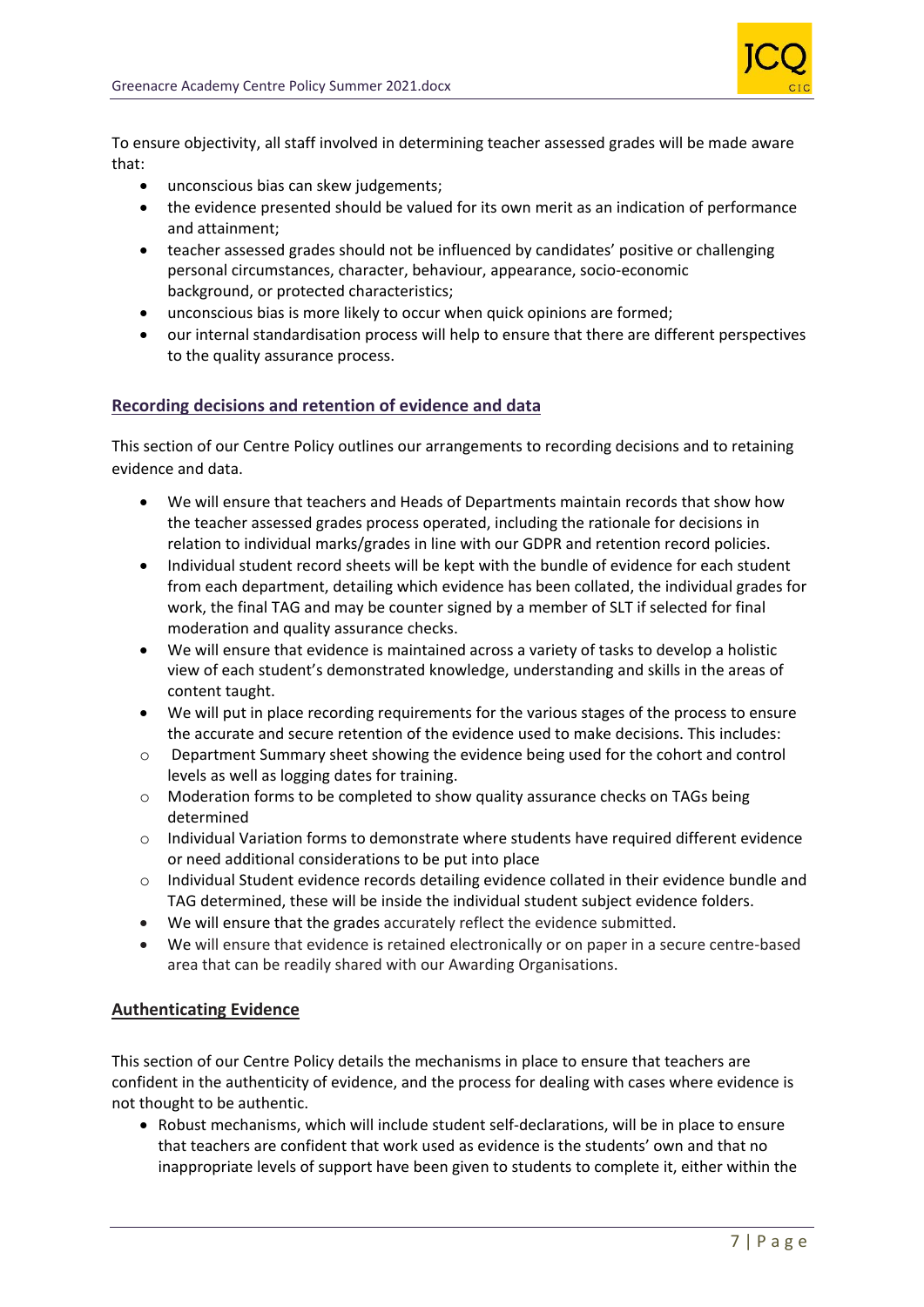

centre or with external tutors. Staff will refer to guidance, provided in whole staff training, to the level of control for each assessment.

- High level of control evidence, such as Mock exams conducted in exam conditions may be used within evidence, this will be identified in the Department Summary sheet.
- Medium level of control evidence, such as assessments completed in the classroom under teacher supervision may be used as evidence and will be identified in the Department Summary sheet.
- Low level of control evidence, such as work completed at home virtually during COVID lockdown, will be identified in the Department Summary sheet and will need confirmation from students that no external support was provided and the work is their own, this work should be compared to work completed within the centre by the student to ensure the standard is comparable and is a fair representation of a student's capabilities.
- It is understood that awarding organisations will investigate instances where it appears evidence is not authentic. We will follow all guidance provided by awarding organisations to support these determinations of authenticity, confidentiality, malpractice and conflicts of interest. Our centre (61219) will work collectively with OCR for support with quality assurance procedures.

# **Confidentiality**

This section of our Centre Policy outlines the measures in place to ensure the confidentiality of the grades our centre determines, and to make students aware of the range of evidence on which those grades will be based.

- All staff involved will be made aware of the need to maintain the confidentiality of teacher assessed grades, this will be shared in whole staff training and shared via email.
- All teaching staff will be briefed on the requirement to share details of the range of evidence on which students' grades will be based, while ensuring that details of the final grades remain confidential.
- Relevant details from this Policy, including requirements around sharing details of evidence and the confidentiality requirements, will be shared with parents/guardians via a letter.

# **Malpractice**

This section of our Centre Policy outlines the measures in place to prevent malpractice and other breaches of exam regulations, and to deal with such cases if they occur in accordance with awarding organisation requirements.

- Our general centre policies regarding malpractice, maladministration and conflicts of interest will be reviewed by our data manager, Thomas Heyes, to ensure they address the specific challenges of delivery in Summer 2021.
- All staff involved will be made aware of these policies, and have received training in them as necessary. These policies will be sent out to all staff and stored online so they can be viewed at staffs discretion.
- All staff involved will have been made aware of the specific types of malpractice, within whole staff training, which may affect the Summer 2021 series including:
	- o breaches of internal security;
	- o deception;
	- o improper assistance to students;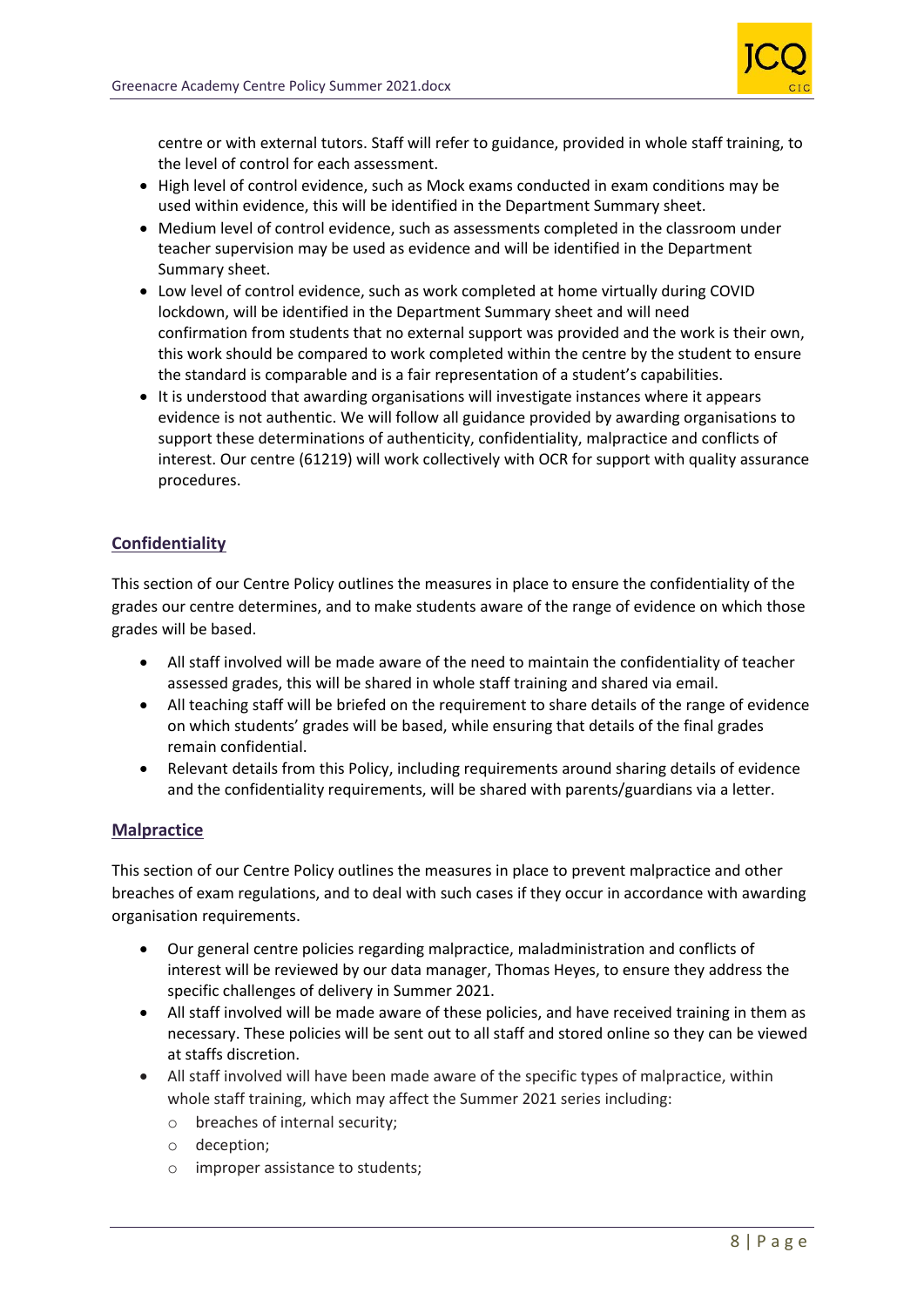

- o failure to appropriately authenticate a student's work;
- o over direction of students in preparation for common assessments;
- $\circ$  allegations that centres submit grades not supported by evidence that they know to be inaccurate;
- $\circ$  centres enter students who were not originally intending to certificate a grade in the Summer 2021 series;
- $\circ$  failure to engage as requested with awarding organisations during the External Quality Assurance and appeal stages; and
- o failure to keep appropriate records of decisions made and teacher assessed grades.
- The consequences of malpractice or maladministration as published in the JCQ guidance: [JCQ Suspected](https://www.jcq.org.uk/exams-office/malpractice/jcq-suspected-malpractice-policies-and-procedures-2019-2020) Malpractice: Policies and Procedures and including the risk of a delay to students receiving their grades, up to, and including, removal of centre status have been outlined to all relevant staff.

# **Conflicts of Interest**

This section of our Centre Policy outlines the measures in place to address potential conflicts of interest, and how we will respond to such allegations.

- To protect the integrity of assessments, all staff involved in the determination of grades must declare any conflict of interest such as relationships with students to our Head of Centre for further consideration.
- Our Head of Centre will take appropriate action to manage any conflicts of interest arising with centre staff in accordance with the JCQ documents - [General Regulations](https://www.jcq.org.uk/wp-content/uploads/2020/09/Gen_regs_approved_centres_20-21_FINAL.pdf)  [for Approved Centres, 1 September 2020 to 31 August 2021.](https://www.jcq.org.uk/wp-content/uploads/2020/09/Gen_regs_approved_centres_20-21_FINAL.pdf)
- We will also carefully consider the need if to separate duties and personnel to ensure fairness in later process reviews and appeals.

#### **External Quality Assurance**

This section of our Centre Policy outlines the arrangements we have in place to ensure the relevant documentation and assessment evidence can be provided in a timely manner for the purposes of External Quality Assurance sampling, and that staff can be made available to respond to enquiries.

- All staff involved have been made aware, via whole staff training, of the awarding organisation requirements for External Quality Assurance as set out in the **JCQ Guidance**.
- All necessary records of decision-making in relation to determining grades will be properly kept and can be made available for review as required alongside student evidence on which decisions regarding the determination of grades. These will be stored securely centrally so they can be accessed in case of moderation or appeal.
- Instances where student evidence used to decide teacher assessed grades is not available, for example where the material has previously been returned to students and cannot now be retrieved, will be clearly recorded on the appropriate documentation.
- All staff involved have been briefed on the possibility of interaction with awarding organisations during the different stages of the External Quality Assurance process and can respond promptly and fully to enquiries, including attendance at Virtual Visits should this prove necessary. This has been shared in whole staff training and within documentation that has been sent via email.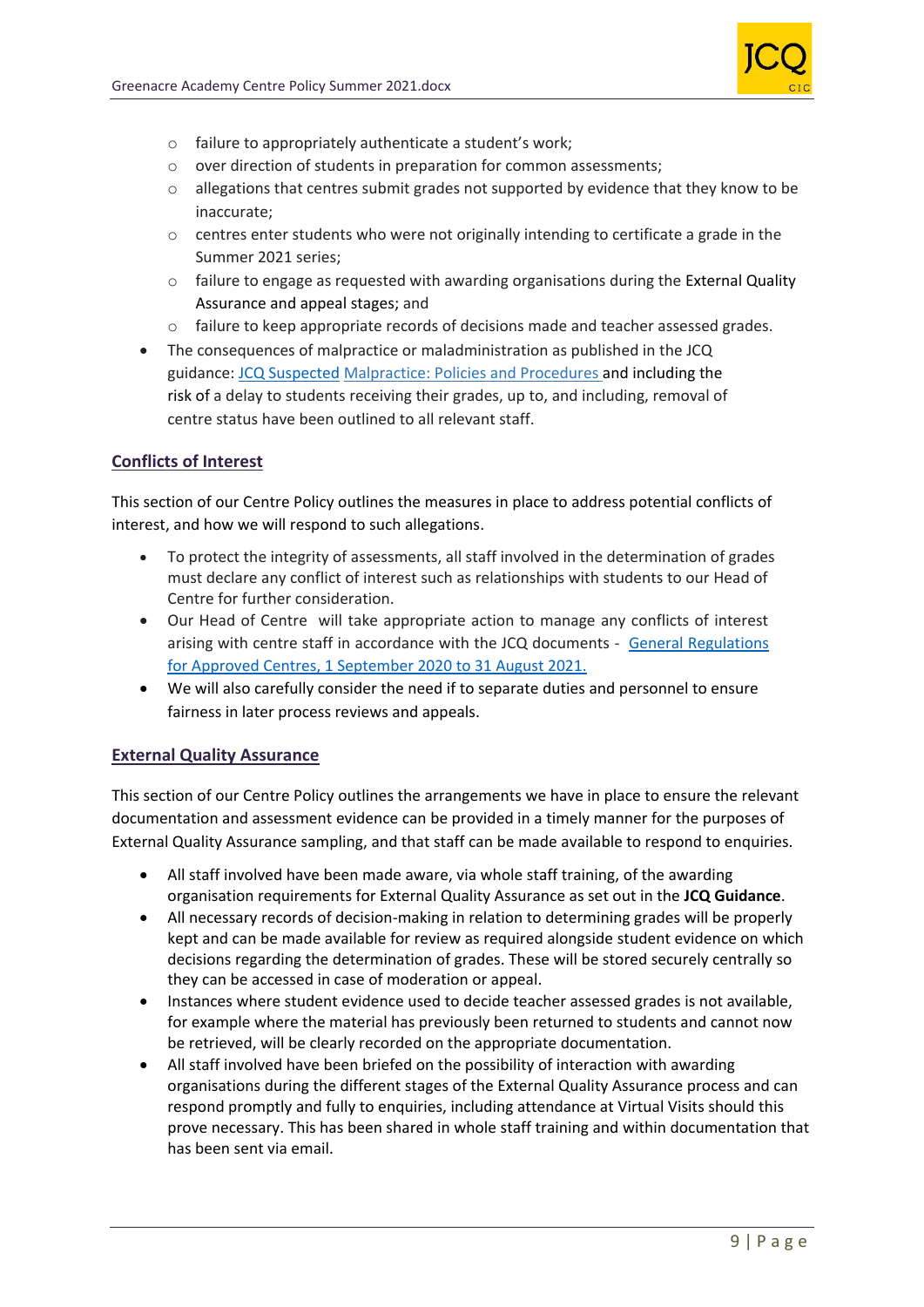

- Arrangements are in place to respond fully and promptly to any additional requirements/reviews that may be identified as a result of the External Quality Assurance process whereby the HoC and Senior Leadership member, Marianna Allen for GCSE and Daniel Mallia for A Level, will be made available, such as the need to cover lessons.
- Staff have been made aware that a failure to respond fully and effectively to such additional requirements may result in further action by the awarding organisations, including the withholding of results.

# **Results**

This section of our Centre Policy outlines our approach to the receipt and issue of results to students and the provision of necessary advice and guidance.

- All staff involved will be made aware of the specific arrangements for the issue of results in Summer 2021, including the issuing of A/AS and GCSE results in the same week.
- Our aim is for students to collect results from the centre however COVID restrictions at the time will dictate how this looks, staff, students and parents/guardians will be made aware of these arrangements closer to the time via email, School newsletter articles, Social Media and letters home.
- Arrangements will be made to ensure the necessary staffing, including exams office and support staff, to enable the efficient receipt and release of results to our students.
- Arrangements will be in place for the provision of all necessary advice, guidance and support, including pastoral support, to students on receipt of their results.
- Such guidance will include advice on the appeals process in place in 2021 (see below).
- Appropriate staff will be available to respond promptly to any requests for information from awarding organisations, for example regarding missing or incomplete results, to enable such issues to be swiftly resolved.

# **Appeals**

This section of our Centre Policy outlines our approach to Appeals, to ensure that they are handled swiftly and effectively, and in line with JCQ requirements. This approach includes Centre Reviews, and subsequent appeals, as necessary, to awarding organisations.

- All staff involved will be made aware of the arrangements for, and the requirements of, appeals in Summer 2021, as set out in the **JCQ Guidance**.
- We will keep abreast of any changes to the JCQ guidance in relation to appeals following the April consultation period.
- As a centre we recognise that any student has the right to appeal if they wish, therefore before TAGs are submitted, teachers will make students aware of the evidence they are using to assess them and this will allow students time to confirm the work is their own and explain any mitigating circumstance they believe should be taken into account.
- Internal arrangements will be in place for the swift and effective handling of Centre Reviews in compliance with the requirements, lead by the Secondary Trust Exams Officer, Susan Parkhill.
- Staff will be available on Results Day for any students who want to make immediate appeals based on their results.
- The centre policy and details of which evidence was used to determine TAGs will be shared before results therefore students will understand how their grades have been determined.